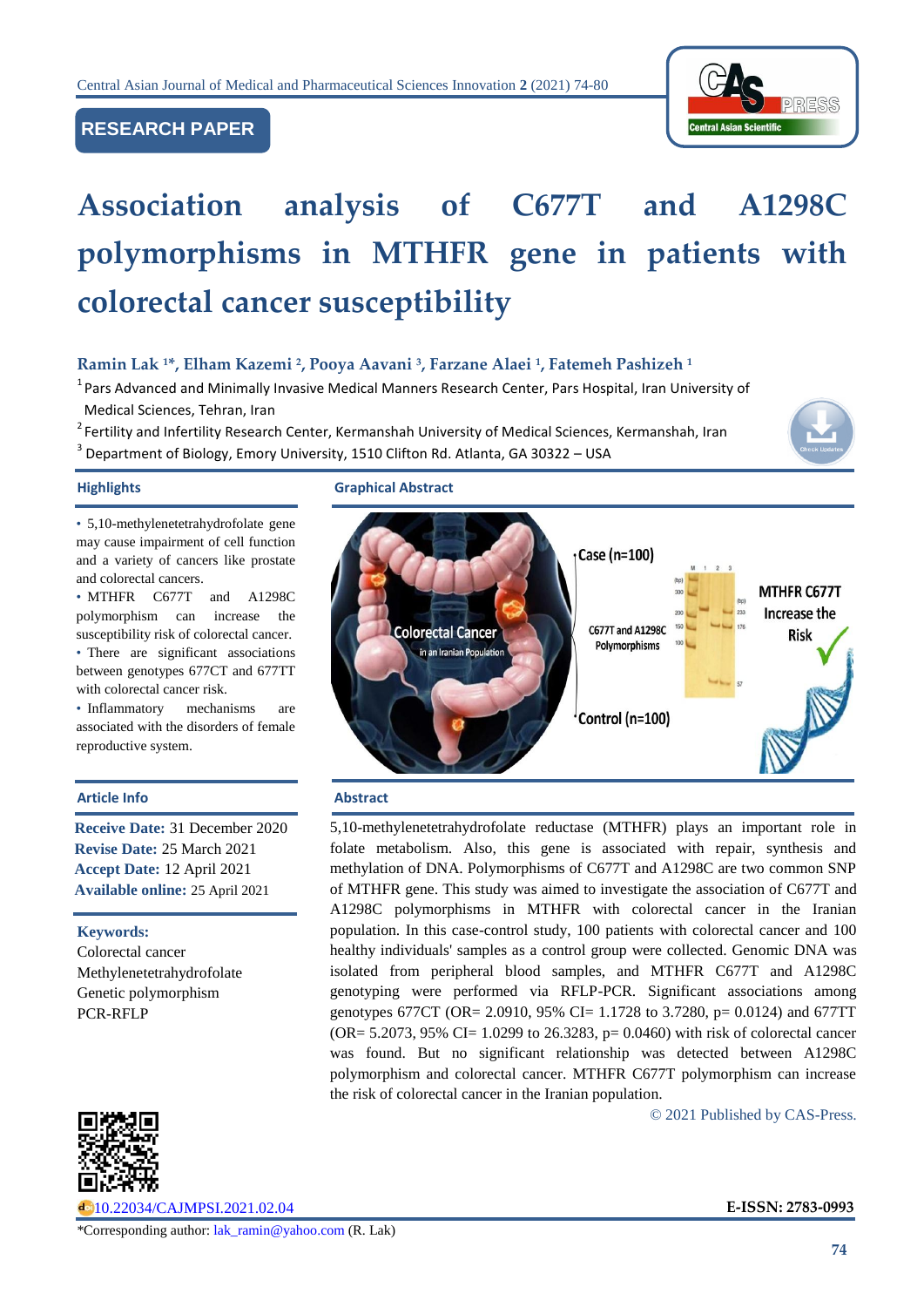### **Introduction**

Colorectal cancer (CRC) is the third most common cancer in men and the fourth leading cause of cancer death in the world. In addition, it is expected to increase by 60% and 2.2 million new and 1.1 million deaths by 2030 [\(1\)](#page-5-0). Some risk factors including age, tobacco usage, consumption of red meat, family history and genetic factors are involved in colorectal cancer [\(2\)](#page-5-1). A recent study determined folate, a water-soluble vitamin, plays an important role in colorectal cancer [\(3\)](#page-5-2). Deficiency in the synthesis of folic acid results in failure in the doublestrand chromosome that it is a methyl transporter in the metabolism of the cell and its deficiency leads to genomic hypomethylation and ultimately disrupts the expression of the genes.

The human 5, 10-methylenetetrahydrofolate reductase (MTHFR) gene is located on chromosome 1 (1p36.3) and composed of 12 exons, encompasses 19.3 kb of DNA and the gene codes a 74.6-kDa protein of 656 amino acids [\(4\)](#page-5-3). 5, 10-methylenetrahydrofolate reductase gene plays an important role in the metabolism of folate. MTHFR catalyzes the conversion of 5, 10-methylenetetrahydrofolate (5,10-MTHF) to 5- methyltetrahydrofolate (5-MTHF) which is the main form in the circulation of folate in the blood and lead to the conversion of dUMP (deoxyuridine monophosphate) to dTMP (deoxythymidine monophosphate). Also, MTHFR protein causes biosynthesis of DNA, RNA and homocysteine re-methylation. Considering the important regulatory role of MTHFR on DNA replication, DNA repair, DNA methylation and cell division, this gene can have the potential role for cancer-predisposing and consequently low dietary folate and MTHFR deficiency causing to intestinal tumors in the BALB/c mouse model [\(5\)](#page-5-4). Low levels of 5, 10-MTHF can lead to an increased dUMP/dTMP ratio, increased risk of DNA mutation and the fracture of DNA strand [\(6\)](#page-5-5). Also, low levels of 5, 10-MTHF can lead to decreased s-adenosylmethionine (SAM) levels and DNA hypomethylation can cause to genomic instability, activation of cellular oncogenes and DNA damage. However, Low levels of folate can be associated with susceptibility to cancer [\(7\)](#page-5-6). There are three common polymorphisms of the MTHFR gene, MTHFR C677T (rs1801133), G1793A (rs2274976) and MTHFR A1298C (rs1801131). In the case of the MTHFR C677T polymorphism,the base of cytosineat position 677 changes to a thymidine base while this change leads to conversion in the amino acid at position 222 so that alanineis replaced by valineon the other hand in the 1298A>C transitionresults from a glutamate to-to-alanine replacement at codon 429 (Glu429Ala) and eventually the 1793G>A polymorphism leads to in an arginine-to-glutamine replacement at position 594 (Arg594Gln). MTHFR C677T can be as a risk factor for heart disease, congenital anomalies, diabetes, stroke, psychiatric disorders and some types of cancer [\(8\)](#page-5-7). Considering the role of MTHFR in impaired DNA methylation, DNA strand breaks and repairand relationship between MTHFR with folate deficiency and colorectal cancerin the present study, the association of C677T and A1298C polymorphisms in MTHFR with colorectal cancer in an Iranian population, has been analyzed.

#### **Materials and Methods**

#### *Collection and analysis of blood samples*

This study performed on 100 patients with colorectal cancer and 100 healthy individuals' samples as a control group. Peripheral blood samples were collected from Isfahan University of Medical Sciences, Isfahan, Iran into tubes containing anticoagulant sodium citrate and preserved at -20 °C for further usage.

#### *Genomic DNA extraction and primers*

Isolation of genomic DNA was done using blood samples and Whole DNA of blood samples was isolated using DNA extraction kit (Add bio Co) and kept at −20°C until usage. The polymerase chain reaction was performed to amplify the MTHFR fragments, in 25  $\mu$ L PCR reaction containing 0.35  $\mu$ M forward and reverse primers, 0.5 µL dNTPs mix, 0.2 µL *Taq* polymerase, 35 ng template DNA and 1.5 µM MgCl2 (All PCR reagents were purchased from Fermentas) [\(Figure 1\)](#page-2-0).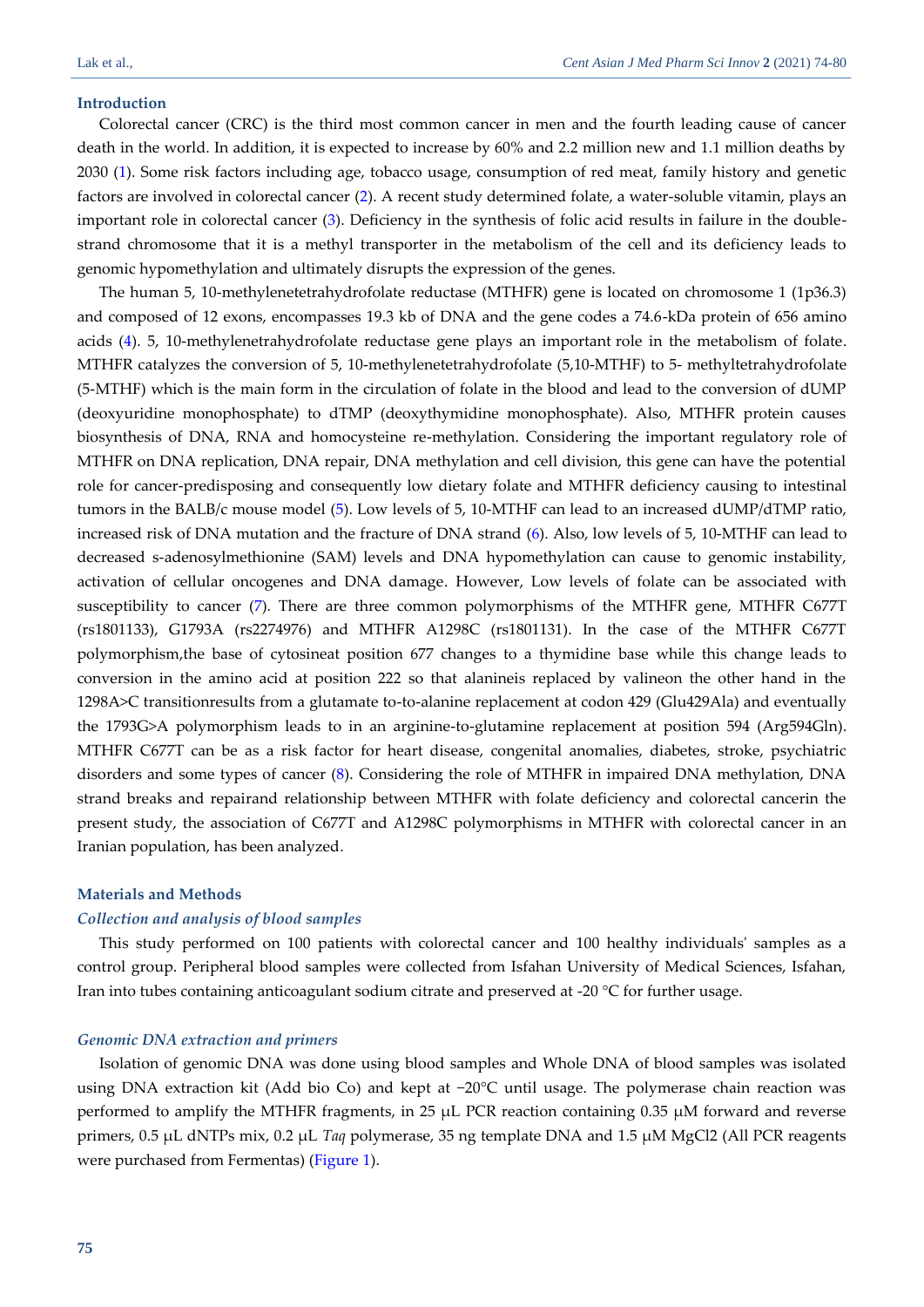

<span id="page-2-0"></span>**Figure 1.** PCR product fragments on 1% agarose gel stained with 1 mg/mL ethidium bromide solution. L, DNA marker, 233-bp fragment of the 677C.T transition,143-bbp fragment of the 1298A.C transition.

Primer sequences for two single nucleotide polymorphisms (SNPs), C677T (rs1801133) and A1298C (rs1801131) are presented in [Table 1.](#page-2-1) The PCR was performed in a thermal cycler (Eppendorf, Hamburg, Germany) using the conditions listed in [Table 2.](#page-2-2) The PCR products were evaluated by 1% agarose gel electrophoresis. Then, 5 mL aliquot of the PCR product was digested with 5 units *Hinf*I and *Mbo*II (Fermentas) and being incubated at 37 °C for 16 h and finally digested products were evaluated by polyacrylamide gels and silver nitrate [\(Figure 2\)](#page-2-3). Results of PCR-RFLP data were checked by DNA direct sequencing.

## <span id="page-2-1"></span>**Table 1.** Sequences of the RFLP-PCR Primer.

| <b>SNP</b>         | Primer          | Primer sequence            |
|--------------------|-----------------|----------------------------|
| C677T (rs1801133)  | MTHFR1-forwared | 5'-CGAAGCAGGGAGCTTTGAGGCTG |
|                    | MTHFR1-reverse  | 5'-AGGACGGTGCGGTGAGAGTG    |
| A1298C (rs1801131) | MTHFR2-forwared | 5'-GCAAGTCCCCCAAGGAGG      |
|                    | MTHFR2-reverse  | 5'-GGTCCCCACTCCAGCATC      |

## <span id="page-2-2"></span>**Table 2.** Polymerase chain reaction conditions.

| <b>SNP</b>         | <b>PCR</b> conditions                                                                        | PCR product (bp) |
|--------------------|----------------------------------------------------------------------------------------------|------------------|
| C677T (rs1801133)  | 42 cycles of $94^{\circ}$ C for 5 min, $94^{\circ}$ C for 45 s, 63 $^{\circ}$ C for 50 s and | 233              |
|                    | 72 $\degree$ C for 1 min; final extension at 72 $\degree$ C for 10 min                       |                  |
| A1298C (rs1801131) | 45 cycles of 94 °C for 5 min, 94 °C for 45 s, 55 °C for 1 min and                            | 143              |
|                    | 72 $\degree$ C for 1 min; final extension at 72 $\degree$ C for 10 min                       |                  |



<span id="page-2-3"></span>**Figure 2.** Polyacrylamide gel electrophoresis results of the restriction enzyme map. Restriction enzyme map of the 233-bp polymerase chain reaction (PCR) fragment of the methylenetetrahydrofolatereductase (MTHFR) gene following digestion with *HinfI*. M, DNA marker; Lane 1, CC genotype; Lane 2, TT genotype; Lane 3, CT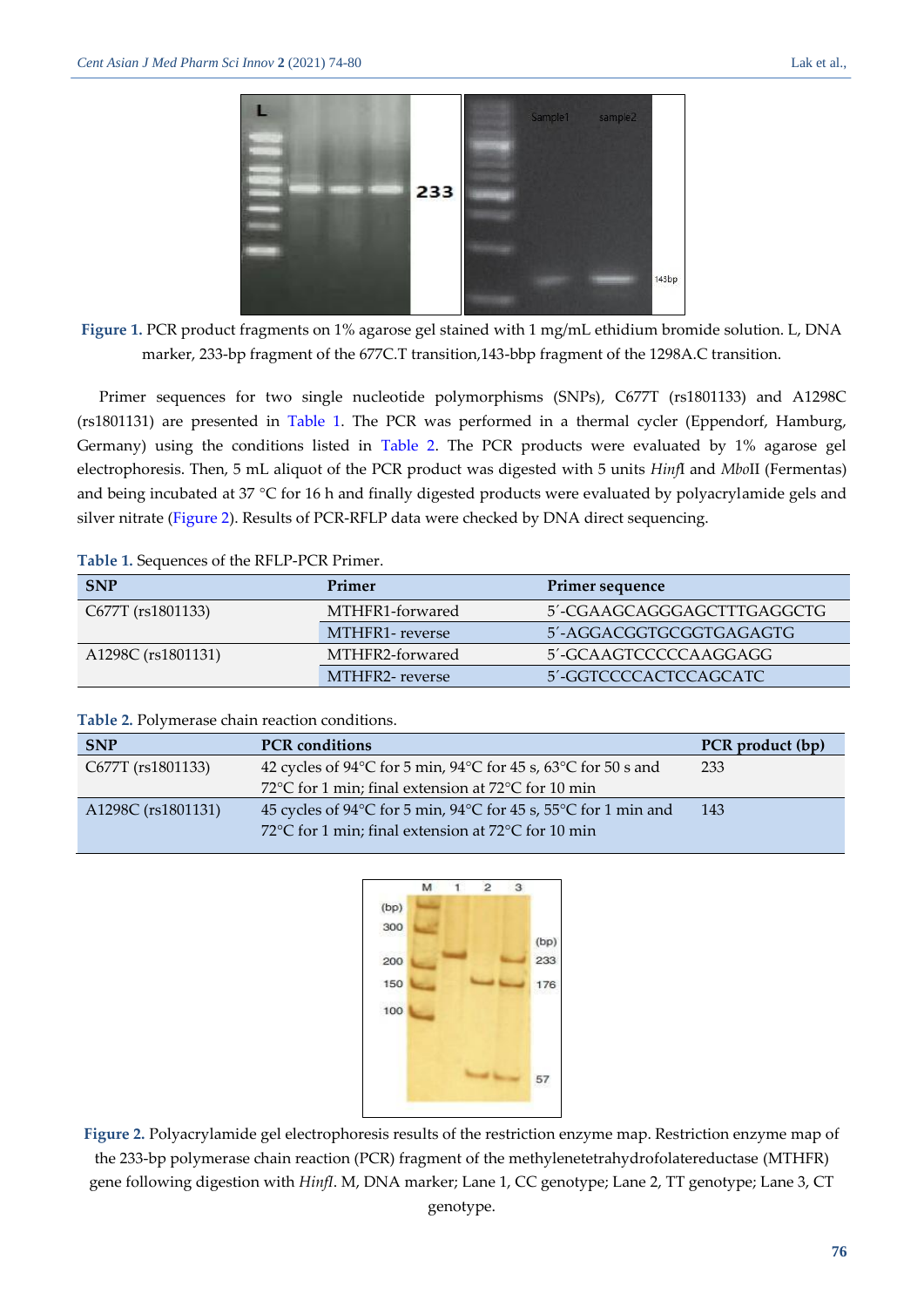# **Statistical analysis**

Hardy-Weinberg equilibrium in case and control groups for both C677T and A1298C polymorphisms were evaluated by chi-squared test. The differences of genotype and allele frequencies between case and control groups were also evaluated by the same test. The strength of association between C677T and A1298C polymorphisms and colorectal cancer risk was estimated by odds ratio (OR) and 95% confidence interval (CI) which were computed by binary logistic regression analysis. A P-value less than 0.05 were considered statistically significant. Statistical analysis was performed using SPSS ver.19 software.

# **Results**

The results of genetic association study are presented in [Tables 3](#page-3-0) and [4.](#page-3-1) With regard to polymorphism C677T, we found that there are significant associations between genotypes CT (OR= 2.0910, 95%CI= 1.1728 to 3.7280, p= 0.0124) and TT (OR= 5.2073, 95%CI= 1.0299 to 26.3283, p= 0.0460) and colorectal cancer risk. Also, there was a significant association between the mentioned polymorphism and colorectal cancer in a dominant model (OR= 2.2508, 95%CI= 1.2781 to 3.9639, p= 0.0050). In addition, there was a significant association between allele T and risk of colorectal cancer (OR= 1.9101, 95%CI= 1.2149 to 3.0030, p= 0.0051). However, we did not find any significant association between A1298C polymorphism and colorectal cancer. Obtained data revealed that there are no significant associations between genotypes AC (OR= 1.2401, 95%CI= 0.6806 to 2.2596, p= 0.4821) and CC (OR=  $0.9790$ ,  $95\%$ CI=  $0.3840$  to 2.4960, p=  $0.9646$ ) and colorectal cancer. Moreover, there was no significant association between A1298C and colorectal cancer in a dominant model (OR= 1.1748, 95%CI= 0.6733 to 2.0498, p= 0.5705). Allele analysis revealed that there is no significant association between allele C and colorectal cancer (OR= 1.0768, 95%CI= 0.6967 to 1.6644, p= 0.7390).

| Polymorphism | Genotype       | No. and Percentage |            | OR (95% CI)               | P-value   |
|--------------|----------------|--------------------|------------|---------------------------|-----------|
|              |                | Control            | Case       |                           |           |
|              |                | $(n=100)$          | $(n=100)$  |                           |           |
| C677T        | $CC$ (%)       | 61(61.00)          | (41 41.00) |                           |           |
|              | $CT$ (%)       | 37 (39.39)         | 52(52.00)  | 2.0910(1.1728 to 3.7280)  | $0.0124*$ |
|              | $TT$ $%$       | 2(2.00)            | 7(7.00)    | 5.2073(1.0299 to 26.3283) | $0.0460*$ |
|              | $CT+TT$ (%)    | 39 (39.00)         | 59 (59.00) | 2.2508(1.2781 to 3.9639)  | $0.0050*$ |
| A1298C       | AA $(%)$       | 56 (56.00)         | 52(52.00)  |                           |           |
|              | AC(%)          | 33 (33.00)         | 38 (38.00) | 1.2401(0.6806 to 2.2596)  | 0.4821    |
|              | $CC$ (%)       | 11(11.11)          | 10(10.00)  | 0.9790(0.3840 to 2.4960)  | 0.9646    |
|              | $CC+CA$ $(\%)$ | 44 (44.00)         | 48 (48.00) | 1.1748(0.6733 to 2.0498)  | 0.5705    |

<span id="page-3-0"></span>**Table 3.** Genotype frequencies of C677T and A1298Cpolymorphisms in cases and controls.

\*Significant difference between patient and control group. OR: odds ratio, CI: confidence interval

<span id="page-3-1"></span>

|  | Table 4. Allele frequencies of C677T and A1298Cpolymorphisms in cases and controls. |  |
|--|-------------------------------------------------------------------------------------|--|
|--|-------------------------------------------------------------------------------------|--|

| Polymorphism | Allele  | No. and Percentage |             | OR (95% CI)              | P-value   |
|--------------|---------|--------------------|-------------|--------------------------|-----------|
|              |         | Control            | Case        |                          |           |
|              |         | $(n=200)$          | $(n=200)$   |                          |           |
| C677T        | $C$ (%) | 159 (79.50)        | 134 (67.00) |                          |           |
|              | $T(\%)$ | 41(20.50)          | 66 (33.00)  | 1.9101(1.2149 to 3.0030) | $0.0051*$ |
| A1298C       | A $(%)$ | 145 (72.50)        | 142 (71.00) |                          |           |
|              | C(%)    | 55(27.50)          | 58 (29.00)  | 1.0768(0.6967 to 1.6644) | 0.7390    |

\*Significant difference between patient and control group.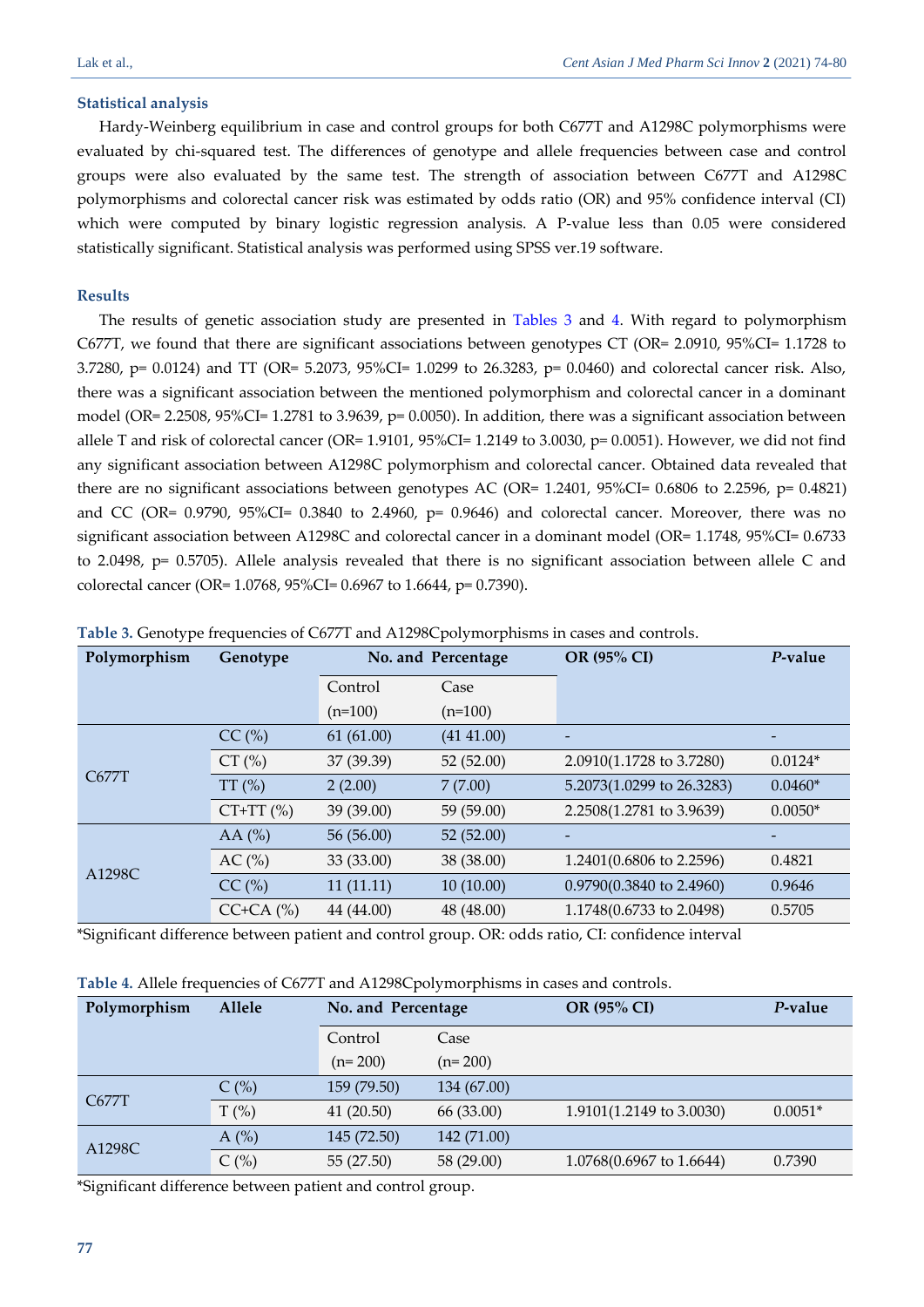#### **Discussion**

Folate is a form of vitamin B9 that it has an important role in the different function. Mammalian cells cannot produce folate and leafy vegetables, liver, potatoes, bread and fruit are important sources of folat. Recent studies provided crucial evidence that folate deficiency is associated with an increased risk of numerous cancer especially in colorectal cancer because of lower intakes of vegetables and fruit [\(9\)](#page-5-8) Folate plays an important role in modification reactions including DNA methylation, DNA synthesis, nucleotide synthesis and repair [\(10\)](#page-5-9). The MTHFR gene encodes a cytoplasmic flavor enzyme and regulatory enzyme involved in folate metabolism through the production 5-methyltetrahydro folate that this form dominant circulating form of folate [\(11,](#page-5-10) [12\)](#page-5-11). Thus failure and mutations in the MTHFR gene may cause impairment of cell function and a variety of cancers so myeloid leukaemia, prostate cancer and colorectal cancer. The present study aimed to investigate the association between C677T and A1298C polymorphisms in MTHFR with colorectal cancer in an Iranian population. The results of this study showed a significant association between colorectal cancer and C677T genotypes but in the A1298C polymorphism was not associated with the risk of colorectal in this study. Several studies have been conducted to investigate the association between C677T, A1298C polymorphisms and colorectal cancer in different populations which confirmed the results of this study. In several studies, the 677TT genotype was associated with an increased risk of CRC. The results of the Sameer et al., study showed that the MTHFRC677T polymorphism slightly increases the risk for colorectal cancer development in the ethnic Kashmir population that is consistent with the results of this study [\(13\)](#page-5-12).

Also, the results of a study by Ozen and et al., suggested a strong association between both SNPs of MTHFR 677 C>T and 1298 A>C and CRC susceptibility in the Turkish population  $(14)$ . In addition, the data of the study Gallegos-Arreola et al., determined that the 677C>T polymorphism in MTHFR increased significantly the risk of CRC in the Mexican population [\(15\)](#page-5-14). But, the multiethnic study conducted by Le Marchand et al., showed the negative correlation of the TT genotype with colorectal cancer, especially those diagnosed at an advanced stage [\(16\)](#page-5-15). Furthermore, the research results of Cao et al., showed that polymorphisms of the MTHFR 677 C>T could impress susceptibility to colon cancer and interestingly when women and men were evaluated together there was no significant relationship between MTHFR C677T and A1298C polymorphisms with colon cancer but when the two groups of women and men get separated from each other, different results were obtained, men with MTHFR 677 C>T T/T genotype have a significantly higher risk for colon cancer also a significant association between 677 C>T T/T and 1298 A>C A/A genotypes with colon cancer [\(17\)](#page-5-16). Single nucleotide polymorphisms may influence the expression and structure of a gene depending on their locations. Polymorphisms in the promoter region could affect the gene expression while the exonic polymorphism could alter the function and structure of a protein [\(18,](#page-6-0) [19,](#page-6-1) [20,](#page-6-2) [21,](#page-6-3) [22\)](#page-6-4).

Also, mutations in the intron regions might change the gene expression by interfering in the splicing process. Evaluation of the molecular effects of single nucleotide polymorphisms on the interested genes by in vitro and in vivo methods could be a time and cost consuming procedures. But, the employing of computational methods can be a beneficial method to evaluate the molecular aspects of an SNP. A previous study revealed that the C677T transition has a potential effect on both RNA and protein structure. They present that this mutation may be deleterious for the protein structure due to its location near the substrate-binding site. There are many reports about the effects of genotype on cancer, and more research is needed to show more angles [\(23,](#page-6-5) [24,](#page-6-6) [25,](#page-6-7)  [26\)](#page-6-8).

#### **Conclusion**

According to results, the 677 C>T polymorphism MTHFR gene can increase the risk factor of developing colorectal cancer, in addition, individuals with T allele in the 677 C>T MTHFR increased risk of developing colorectal cancer also can 677 C>T polymorphism be identified as a risk factor for colorectal cancer but for 1298 A>C, it is needed to supplementary studies with larger sample size. However, the evaluation of gene-gene and gene-environment interaction has not performed and this could be considered as a limitation of this study.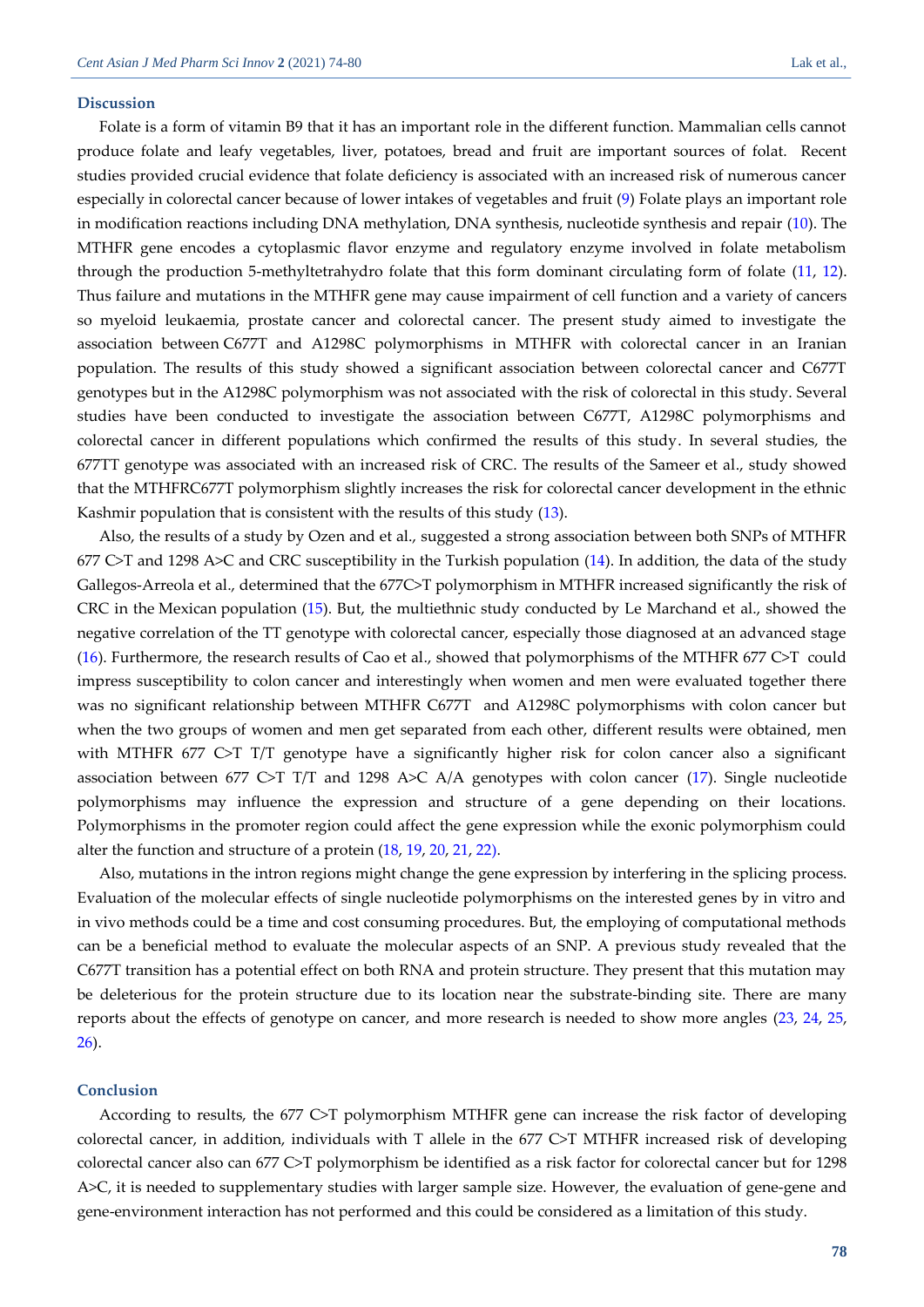# **References**

- <span id="page-5-0"></span>1. Arnold M, Sierra MS, Laversanne M, Soerjomataram I, Jemal A, Bray F. [Global patterns and trends in](https://gut.bmj.com/content/gutjnl/66/4/683.full.pdf)  [colorectal cancer incidence and mortality.](https://gut.bmj.com/content/gutjnl/66/4/683.full.pdf) Gut 2017; 66(4): 683-691. <https://doi.org/10.1136/gutjnl-2015-310912>
- <span id="page-5-1"></span>2. Anon B, Perray C, Regnault D, Caulet M, Orain I, Godart B, Pages JC, Tallet A, Ouaissi M, Guyetant S, Barinle Guellec C. [A study of the association between UGT1A1\\* 28 variant allele of UGT1A1 gene and colonic](https://freepaper.me/d/PDF/6f/6fb1282e37942346013a8f1d6b4586d7.pdf?hash=aNUeACDTV-8kUuaImhYBvg&doi=10.1016/j.dld.2018.11.032&title=&save=1%20%20%20%20%20%20%20%20%20%20%20%20%20%20%20%20style=)  [phenotype of sporadic colorectal cancer.](https://freepaper.me/d/PDF/6f/6fb1282e37942346013a8f1d6b4586d7.pdf?hash=aNUeACDTV-8kUuaImhYBvg&doi=10.1016/j.dld.2018.11.032&title=&save=1%20%20%20%20%20%20%20%20%20%20%20%20%20%20%20%20style=) Dig Liver Dis 2019; 51(4): 579-583. <https://doi.org/10.1016/j.dld.2018.11.032>
- <span id="page-5-2"></span>3. Araghi SO, Kiefte-de Jong JC, Van Dijk SC, Swart KM, van Laarhoven HW, van Schoor NM, de Groot LC, Lemmens V, Stricker BH, Uitterlinden AG, Van Der Velde N. [Folic acid and vitamin B12 supplementation](https://cebp.aacrjournals.org/content/cebp/28/2/275.full.pdf)  and the risk of cancer: long-term follow-up [of the B Vitamins for the Prevention of Osteoporotic Fractures \(B-](https://cebp.aacrjournals.org/content/cebp/28/2/275.full.pdf)[PROOF\) Trial.](https://cebp.aacrjournals.org/content/cebp/28/2/275.full.pdf) Cancer Epidemiol Prev Biomark 2019; 28(2): 275-282. [https://doi.org/10.1158/1055-9965.EPI-17-](https://doi.org/10.1158/1055-9965.EPI-17-1198) [1198](https://doi.org/10.1158/1055-9965.EPI-17-1198)
- <span id="page-5-3"></span>4. Eloualid A, Abidi O, Charif M, Benrahma H, Louanjli N, Chadli E, Ajjemami M, Barakat A, Bashamboo A, McElreavey K, Rhaissi H. [Association of the MTHFR A1298C variant with unexplained severe male](https://storage.googleapis.com/plos-corpus-prod/10.1371/journal.pone.0034111/1/pone.0034111.pdf?X-Goog-Algorithm=GOOG4-RSA-SHA256&X-Goog-Credential=wombat-sa%40plos-prod.iam.gserviceaccount.com%2F20210410%2Fauto%2Fstorage%2Fgoog4_request&X-Goog-Date=20210410T075022Z&X-Goog-Expires=3600&X-Goog-SignedHeaders=host&X-Goog-Signature=b43c20749843a4fb11b3294e2bf0cfdddd1e65021966e2dfa3b39c8d328987b02a2adce9b643c76b6877dcdf740f611f0bed7829b01c6e6b63bd047d66c84c2fb18f6bc26e5e69aef3cbfd9a87f9e84517d4c36deb5610b7c42c0c69615fe942bd7e50a74f072a82e87555a763a50df34d8fbdfa405d3cdabb6671f5f8f6dccbb6e73df4e3a974ff25694772154763f44fd3a3919adf3f7ce7da9fca54e6509e96996551c51ef9d775e55035a7a15aaa57cf65796bb9161a26436151e3c8e8be20250f3d4681cd3e43006344a5dec5064976470e6c747b9c5aabce1d251061948ae9902b66d708d512dd5f27c2e0907299b3addfe391a87e18f2ee8b789a370c)  [infertility.](https://storage.googleapis.com/plos-corpus-prod/10.1371/journal.pone.0034111/1/pone.0034111.pdf?X-Goog-Algorithm=GOOG4-RSA-SHA256&X-Goog-Credential=wombat-sa%40plos-prod.iam.gserviceaccount.com%2F20210410%2Fauto%2Fstorage%2Fgoog4_request&X-Goog-Date=20210410T075022Z&X-Goog-Expires=3600&X-Goog-SignedHeaders=host&X-Goog-Signature=b43c20749843a4fb11b3294e2bf0cfdddd1e65021966e2dfa3b39c8d328987b02a2adce9b643c76b6877dcdf740f611f0bed7829b01c6e6b63bd047d66c84c2fb18f6bc26e5e69aef3cbfd9a87f9e84517d4c36deb5610b7c42c0c69615fe942bd7e50a74f072a82e87555a763a50df34d8fbdfa405d3cdabb6671f5f8f6dccbb6e73df4e3a974ff25694772154763f44fd3a3919adf3f7ce7da9fca54e6509e96996551c51ef9d775e55035a7a15aaa57cf65796bb9161a26436151e3c8e8be20250f3d4681cd3e43006344a5dec5064976470e6c747b9c5aabce1d251061948ae9902b66d708d512dd5f27c2e0907299b3addfe391a87e18f2ee8b789a370c) PloS one 2012; 7(3): e34111. <https://doi.org/10.1371/journal.pone.0034111>
- <span id="page-5-4"></span>5. Lin KM, Yang MD, Tsai CW, Chang WS, Hsiao CL, Jeng LB, Yueh TC, Lee MC, Bau DT. [The role of MTHFR](https://ar.iiarjournals.org/content/anticanres/38/4/2001.full.pdf)  [genotype in colorectal cancer susceptibility in Taiwan.](https://ar.iiarjournals.org/content/anticanres/38/4/2001.full.pdf) Anticancer Res 2018; 38(4): 2001-2006. <https://doi.org/10.21873/anticanres.12438>
- <span id="page-5-5"></span>6. Kim YI, Pogribny IP, Basnakian AG, Miller JW, Selhub J, James SJ, Mason JB. [Folate deficiency in rats](https://d1wqtxts1xzle7.cloudfront.net/43778348/Folate_deficiency_in_rats_induces_DNA_st20160316-2349-1gof7ni.pdf?1458128842=&response-content-disposition=inline%3B+filename%3DFolate_deficiency_in_rats_induces_DNA_st.pdf&Expires=1618051995&Signature=TK7Kw8-6dOSA~LjhZEDrZ4Qtw1T4SJzNcR2iPo8lK85I0QpmnTIP6FXzHBoKFECmRSebdzL36q79W6A4hN7-UXc1eo5ni0LEQi1DOwdSiC9xRC0zKcRNCp-5VBxDMuKoJxyPZL838P6aY3TP7PTquwoxkWRM~d2JwRDJFjGNZ0NVUl9X1vN43a0o~Z~TlIPGYdglfcgBNpS8nNa8KDmI8tjvvdlzWHiaasq50tPsAcOfAKA7GPM~9nLBp9H8Jff3IGhkmO2dbE5LOWzeQC6mua9FJcQy0U7ASju1Y10GWOIWu3oXWTPBEvzEe7jtIVTyMCqq7Xsd5V4TzRSAOw44JQ__&Key-Pair-Id=APKAJLOHF5GGSLRBV4ZA)  [induces DNA strand breaks and hypomethylation within the p53 tumor suppressor gene.](https://d1wqtxts1xzle7.cloudfront.net/43778348/Folate_deficiency_in_rats_induces_DNA_st20160316-2349-1gof7ni.pdf?1458128842=&response-content-disposition=inline%3B+filename%3DFolate_deficiency_in_rats_induces_DNA_st.pdf&Expires=1618051995&Signature=TK7Kw8-6dOSA~LjhZEDrZ4Qtw1T4SJzNcR2iPo8lK85I0QpmnTIP6FXzHBoKFECmRSebdzL36q79W6A4hN7-UXc1eo5ni0LEQi1DOwdSiC9xRC0zKcRNCp-5VBxDMuKoJxyPZL838P6aY3TP7PTquwoxkWRM~d2JwRDJFjGNZ0NVUl9X1vN43a0o~Z~TlIPGYdglfcgBNpS8nNa8KDmI8tjvvdlzWHiaasq50tPsAcOfAKA7GPM~9nLBp9H8Jff3IGhkmO2dbE5LOWzeQC6mua9FJcQy0U7ASju1Y10GWOIWu3oXWTPBEvzEe7jtIVTyMCqq7Xsd5V4TzRSAOw44JQ__&Key-Pair-Id=APKAJLOHF5GGSLRBV4ZA) Am J Clin Nutr 1997; 65(1): 46-52. <https://doi.org/10.1093/ajcn/65.1.46>
- <span id="page-5-6"></span>7. Chittiboyina S, Chen Z, Chiorean EG, Kamendulis LM, Hocevar BA. [The role of the folate pathway in](https://storage.googleapis.com/plos-corpus-prod/10.1371/journal.pone.0193298/1/pone.0193298.pdf?X-Goog-Algorithm=GOOG4-RSA-SHA256&X-Goog-Credential=wombat-sa%40plos-prod.iam.gserviceaccount.com%2F20210410%2Fauto%2Fstorage%2Fgoog4_request&X-Goog-Date=20210410T074720Z&X-Goog-Expires=3600&X-Goog-SignedHeaders=host&X-Goog-Signature=0b856e271450926209b4f37c1e6194807444f5f6c195ef2690fb6685a694963ad75d867fc7ef73cdb1a9136f0abb024af1d3868513ffdad36b34ca5e585d2e5ac90b355273383ee6117e3ebea5c51fd8b560950f020e61429e367673d628a53a244ce95c1a6f5854f7438d0a0fb02212a48bcc6e35bbbc5fe9327aecc27c657c63703c2100a1767f2ff34fa2b1f0eae61f9cce0e284bf80b2e428e9fe061834da19b60b7b6c5a1bd220b2b6b5f61ca97d06955ea747e3c6627f6f1b2ab5cfbc97497d4fe44c236ae40c2e302e54b5a3880936b6a28e9eab5b5bc69e0955916819e2d0c181866924d026f6a24e0264d99c4d9b6d334bf528c97d5d022e0587772)  [pancreatic cancer risk.](https://storage.googleapis.com/plos-corpus-prod/10.1371/journal.pone.0193298/1/pone.0193298.pdf?X-Goog-Algorithm=GOOG4-RSA-SHA256&X-Goog-Credential=wombat-sa%40plos-prod.iam.gserviceaccount.com%2F20210410%2Fauto%2Fstorage%2Fgoog4_request&X-Goog-Date=20210410T074720Z&X-Goog-Expires=3600&X-Goog-SignedHeaders=host&X-Goog-Signature=0b856e271450926209b4f37c1e6194807444f5f6c195ef2690fb6685a694963ad75d867fc7ef73cdb1a9136f0abb024af1d3868513ffdad36b34ca5e585d2e5ac90b355273383ee6117e3ebea5c51fd8b560950f020e61429e367673d628a53a244ce95c1a6f5854f7438d0a0fb02212a48bcc6e35bbbc5fe9327aecc27c657c63703c2100a1767f2ff34fa2b1f0eae61f9cce0e284bf80b2e428e9fe061834da19b60b7b6c5a1bd220b2b6b5f61ca97d06955ea747e3c6627f6f1b2ab5cfbc97497d4fe44c236ae40c2e302e54b5a3880936b6a28e9eab5b5bc69e0955916819e2d0c181866924d026f6a24e0264d99c4d9b6d334bf528c97d5d022e0587772) PloS one 2018; 13(2): e0193298. <https://doi.org/10.1371/journal.pone.0193298>
- <span id="page-5-7"></span>8. Rai V. [Evaluation of the MTHFR C677T polymorphism as a risk factor for colorectal cancer in Asian](https://www.koreascience.or.kr/article/JAKO201605555186257.pdf)  [populations.](https://www.koreascience.or.kr/article/JAKO201605555186257.pdf) Asian Pac J Cancer Prev 2016; 16(18): 8093-8100. <https://doi.org/10.7314/APJCP.2015.16.18.8093>
- <span id="page-5-8"></span>9. Kok DE, Steegenga WT, Smid EJ, Zoetendal EG, Ulrich CM, Kampman E. [Bacterial folate biosynthesis and](https://www.tandfonline.com/doi/pdf/10.1080/10408398.2018.1522499)  [colorectal cancer risk: more than just a gut feeling.](https://www.tandfonline.com/doi/pdf/10.1080/10408398.2018.1522499) Crit Rev Food Sci Nutr 2020; 60(2): 244-256. <https://doi.org/10.1080/10408398.2018.1522499>
- <span id="page-5-9"></span>10.James SJ, Pogribny IP, Pogribna M, Miller BJ, Jernigan S, Melnyk S. [Mechanisms of DNA damage, DNA](https://freepaper.me/d/PDF/b7/b72bec49a00654aa4e620eb709608409.pdf?hash=Wcjb-P0JqBAkdF0ZjFslyw&doi=10.1093/jn/133.11.3740S&title=&save=1%20%20%20%20%20%20%20%20%20%20%20%20%20%20%20%20style=)  [hypomethylation, and tumor progression in the folate/methyl-deficient rat model of hepatocarcinogenesis.](https://freepaper.me/d/PDF/b7/b72bec49a00654aa4e620eb709608409.pdf?hash=Wcjb-P0JqBAkdF0ZjFslyw&doi=10.1093/jn/133.11.3740S&title=&save=1%20%20%20%20%20%20%20%20%20%20%20%20%20%20%20%20style=) J Nutr 2003; 133(11): 3740S-3747S.<https://doi.org/10.1093/jn/133.11.3740S>
- <span id="page-5-10"></span>11. Amirfallah A, CalibasiKocal G, Unal OU, Ellidokuz H, Oztop I, Basbinar Y. [DPYD, TYMS and MTHFR genes](https://www.mdpi.com/2075-4426/8/4/45/pdf)  [polymorphism frequencies in a series of Turkish colorectal cancer patients.](https://www.mdpi.com/2075-4426/8/4/45/pdf) J Pers Med 2018; 8(4): 45. <https://doi.org/10.3390/jpm8040045>
- <span id="page-5-11"></span>12. Taioli E, Garza MA, Ahn YO, Bishop DT, Bost J, Budai B, Chen K, Gemignani F, Keku T, Lima CS, Le Marchand L. [Meta-and pooled analyses of the methylenetetrahydrofolatereductase \(MTHFR\) C677T](http://citeseerx.ist.psu.edu/viewdoc/download?doi=10.1.1.973.290&rep=rep1&type=pdf)  [polymorphism and colorectal cancer: a HuGE-GSEC review.](http://citeseerx.ist.psu.edu/viewdoc/download?doi=10.1.1.973.290&rep=rep1&type=pdf) Am J Epidemiol 2009; 170(10): 1207-1221. <https://doi.org/10.1093/aje/kwp275>
- <span id="page-5-12"></span>13. Sameer AS, Shah ZA, Nissar S, Mudassar S, Siddiqi MA. [Risk of colorectal cancer associated with the](https://www.geneticsmr.com/sites/default/files/articles/year2011/vol10-2/pdf/gmr1067.pdf)  [methylenetetrahydrofolatereductase \(MTHFR\) C677T polymorphism in the Kashmiri population.](https://www.geneticsmr.com/sites/default/files/articles/year2011/vol10-2/pdf/gmr1067.pdf) Genet Mol Res 2011; 10(2): 1200-1210. <https://doi.org/10.4238/vol10-2gmr1067>
- <span id="page-5-13"></span>14. Ozen F, Sen M, Ozdemir O. [Methylenetetrahydrofolatereductase gene germ-line C677T and A1298C SNPs](https://www.koreascience.or.kr/article/JAKO201433150757815.pdf)  [are associated with colorectal cancer risk in the Turkish population.](https://www.koreascience.or.kr/article/JAKO201433150757815.pdf) Asian Pac J Cancer Prev 2014; 15(18): 7731-7735. <https://doi.org/10.7314/APJCP.2014.15.18.7731>
- <span id="page-5-14"></span>15. Gallegos-Arreola MP, Garcia-Ortiz JE, Figuera LE, Puebla-Pérez AM, Morgan-Villela G, Zuniga-Gonzalez GM. Association of the 677C $\rightarrow$  T polymorphism in the MTHFR gene with colorectal cancer in Mexican [patients.](https://cgp.iiarjournals.org/content/cgp/6/3/183.full.pdf) Cancer Genomics-Proteomics 2009; 6(3): 183-188. ISSN: [17906245](https://www.google.com/search?q=issn%17906245)
- <span id="page-5-15"></span>16. Le Marchand L, Wilkens LR, Kolonel LN, Henderson BE. [The MTHFR C677T polymorphism and colorectal](https://cebp.aacrjournals.org/content/cebp/14/5/1198.full.pdf)  [cancer: the multiethnic cohort study.](https://cebp.aacrjournals.org/content/cebp/14/5/1198.full.pdf) Cancer Epidemiol Biomark Prev 2005; 14(5): 1198-1203. <https://doi.org/10.1158/1055-9965.EPI-04-0840>
- <span id="page-5-16"></span>17. Cao HX, Gao CM, Takezaki T, Wu JZ, Ding JH, Liu YT, Li SP, Su P, Cao J, Hamajima N, Tajima K. [Genetic](https://www.researchgate.net/profile/Jia-Cao-3/publication/23180244_Genetic_Polymorphisms_of_Methylenetetrahydrofolate_Reductase_and_Susceptibility_to_Colorectal_Cancer/links/09e41509a3aa89290f000000/Genetic-Polymorphisms-of-Methylenetetrahydrofolate-Reductase-and-Susceptibility-to-Colorectal-Cancer.pdf)  [polymorphisms of methylenetetrahydrofolatereductase and susceptibility to colorectal cancer.](https://www.researchgate.net/profile/Jia-Cao-3/publication/23180244_Genetic_Polymorphisms_of_Methylenetetrahydrofolate_Reductase_and_Susceptibility_to_Colorectal_Cancer/links/09e41509a3aa89290f000000/Genetic-Polymorphisms-of-Methylenetetrahydrofolate-Reductase-and-Susceptibility-to-Colorectal-Cancer.pdf) Asian Pac J Cancer Prev 2008; 9(2): 203-208. ISSN[: 2476762X](https://www.google.com/search?q=issn%2476762X)